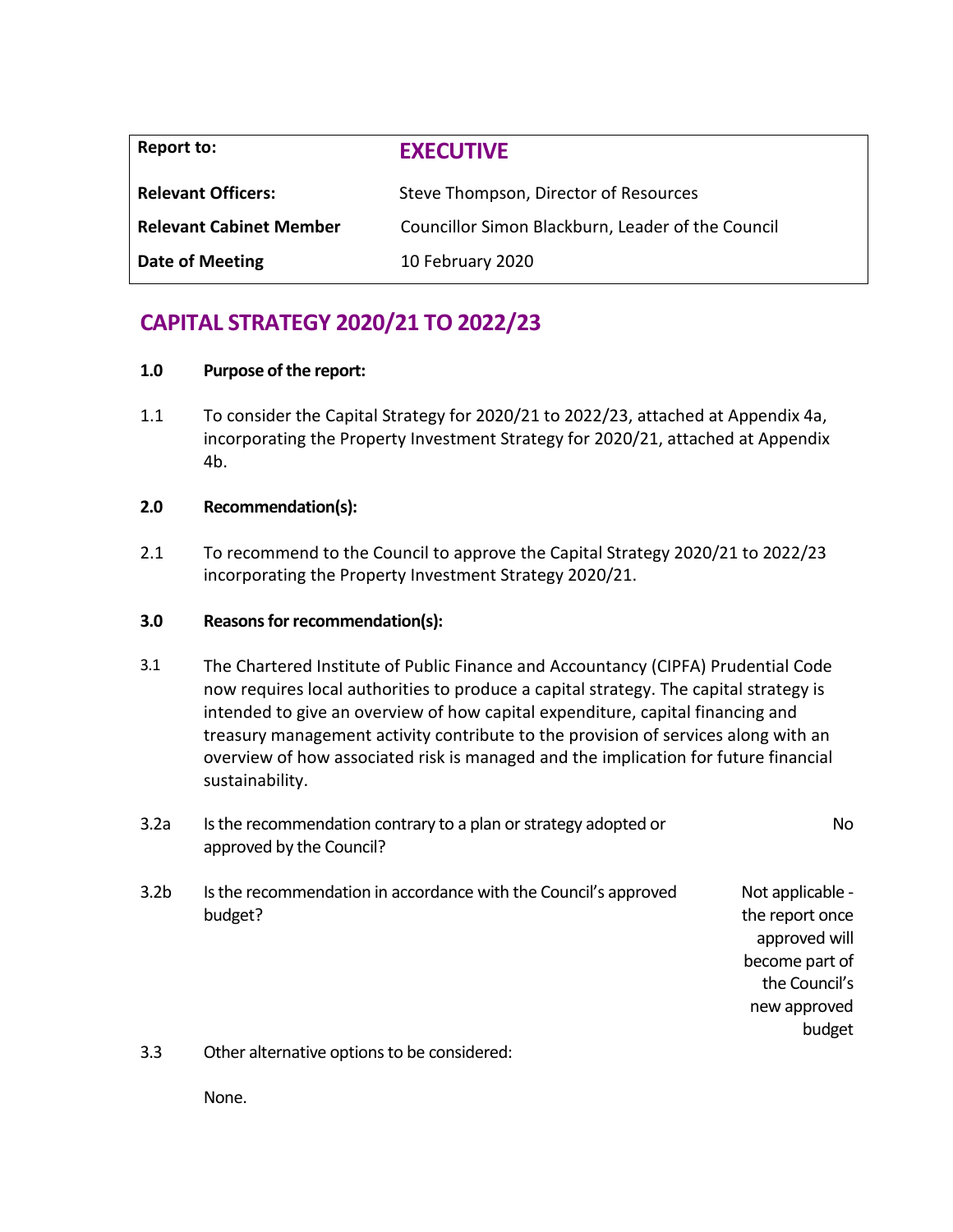### **4.0 Council Priority:**

4.1 The relevant Council Priority is: "The economy: Maximising growth and opportunity across Blackpool".

### **5.0 Background Information**

- 5.1 The Chartered Institute of Public Finance and Accountancy (CIPFA) Prudential Code requires local authorities to produce a Capital strategy to demonstrate that capital expenditure and investment decisions are taken in line with service objectives and take account of stewardship, value for money, prudence, sustainability and affordability.
- 5.2 The Capital Strategy aligns with the priorities set out in the Council Plan and other key Council strategies. The strategy is integrated with the Capital Programme and Treasury Management Strategy.
- 5.3 Does the information submitted include any exempt information? No

### 5.4 **List of Appendices:**

Appendix 4a: Report on the Capital Strategy 2020/21 to 2022/23 Appendix 4b: Property Investment Strategy 2020/21

- **6.0 Legal considerations:**
- 6.1 None.
- **7.0 Human Resources considerations:**
- 7.1 None.
- **8.0 Equalities considerations:**
- 8.1 None.
- **9.0 Financial considerations:**
- 9.1 These are set out in the Capital Strategy attached at Appendix 4a.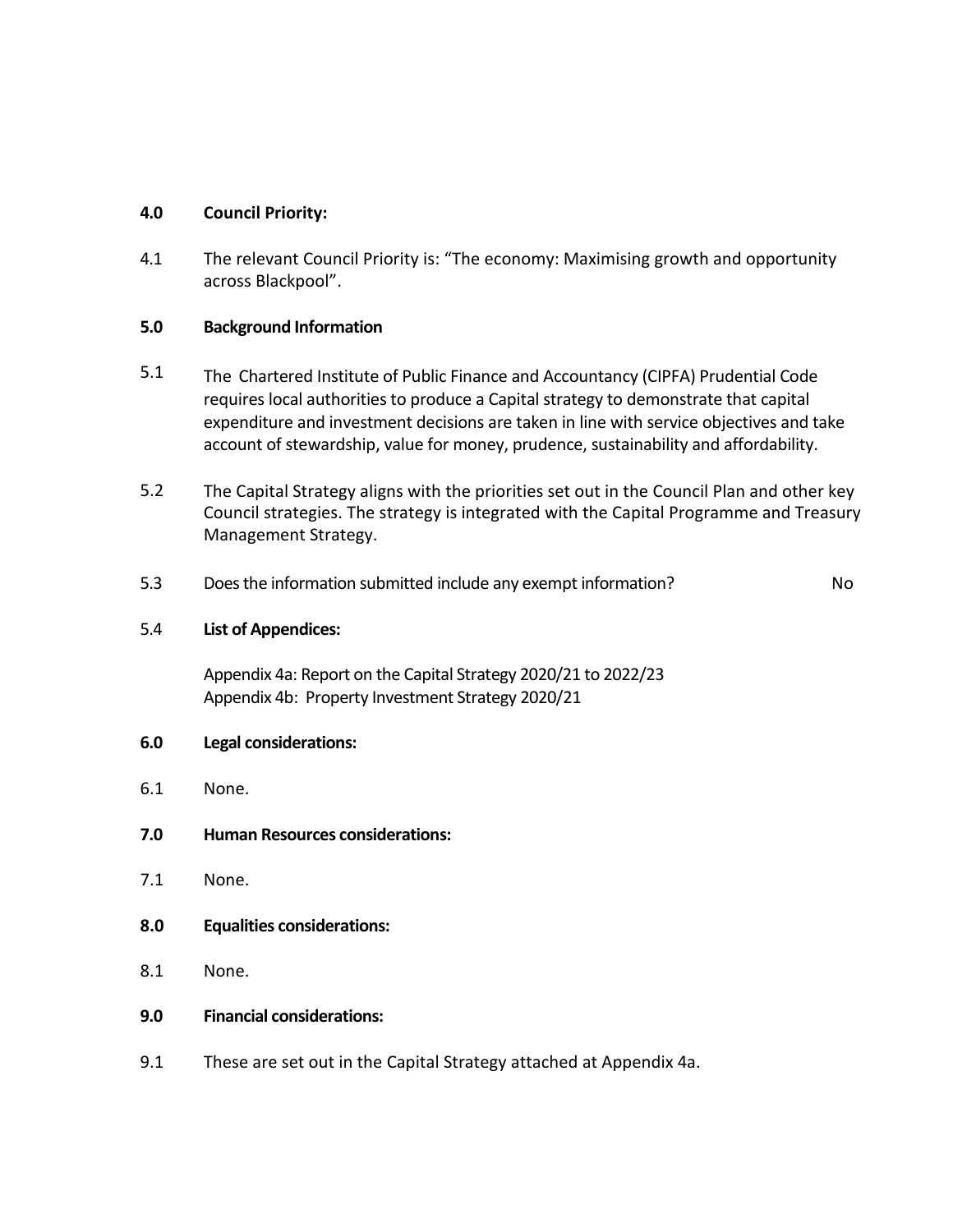| 10.0 | <b>Risk management considerations:</b>                                                                             |           |
|------|--------------------------------------------------------------------------------------------------------------------|-----------|
| 10.1 | The Capital Strategy includes the Council's Risk Appetite Statement in section 12 of<br>the report at Appendix 4a. |           |
| 11.0 | <b>Ethical considerations:</b>                                                                                     |           |
| 11.1 | None.                                                                                                              |           |
| 12.0 | Internal/ External Consultation undertaken:                                                                        |           |
| 12.1 | None.                                                                                                              |           |
| 13.0 | <b>Background papers:</b>                                                                                          |           |
| 13.1 | None.                                                                                                              |           |
| 14.0 | Key decision information:                                                                                          |           |
| 14.1 | Is this a key decision?                                                                                            | Yes       |
| 14.2 | If so, Forward Plan reference number:                                                                              | 33/2019   |
| 14.3 | If a key decision, is the decision required in less than five days?                                                | <b>No</b> |
| 14.4 | If yes, please describe the reason for urgency:                                                                    |           |
| 15.0 | <b>Call-in information:</b>                                                                                        |           |
| 15.1 | Are there any grounds for urgency, which would cause this decision to<br>be exempt from the call-in process?       | <b>No</b> |
| 15.2 | If yes, please give reason:                                                                                        |           |